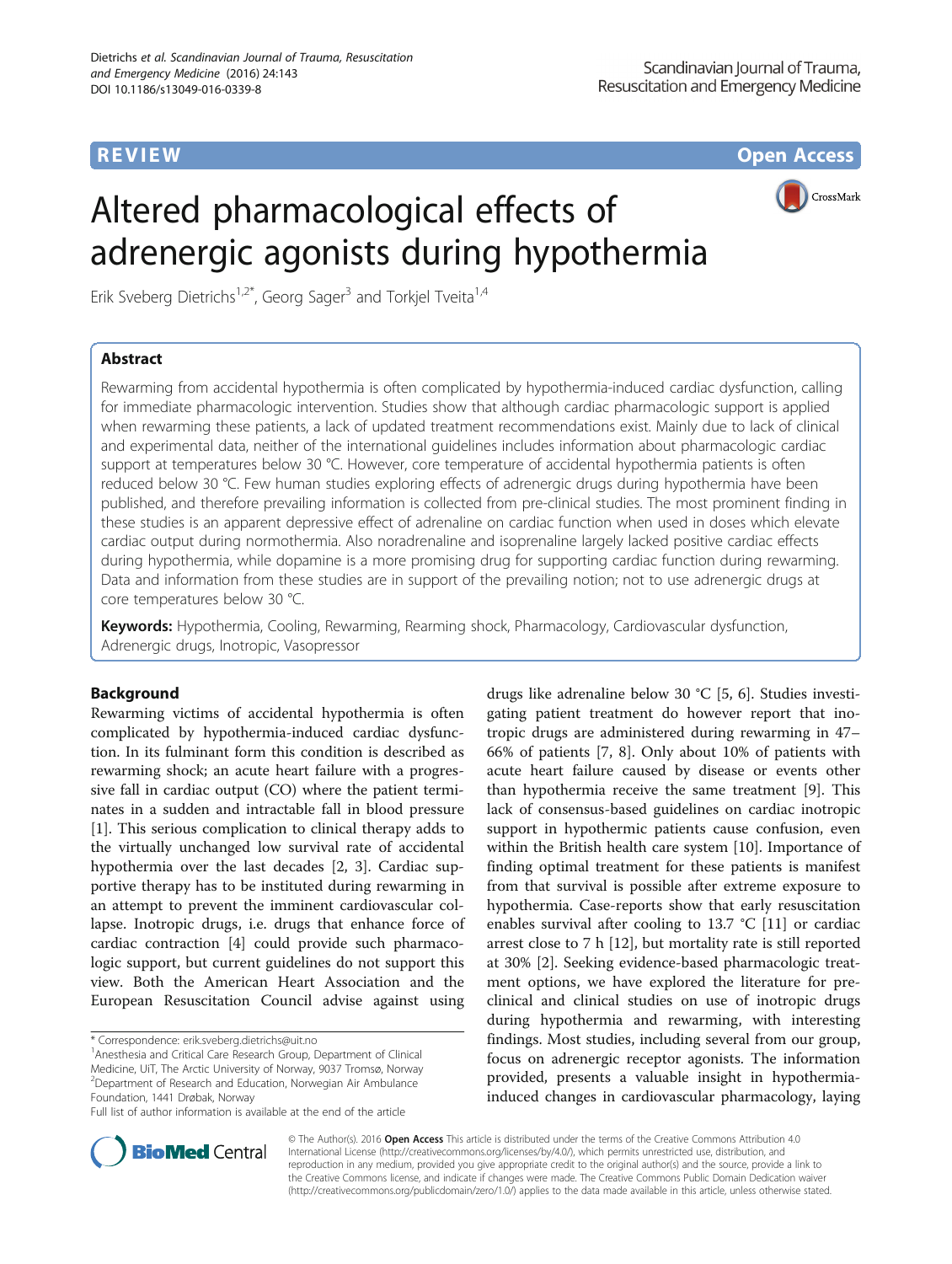foundation for development of new treatment strategies and guidelines in a patient group exposed to lethal cardiac complications during rewarming.

## Methods

The aim of this paper was to describe effects of adrenergic agonists during hypothermia. Relevant publications were found through literature search, using PubMed (Medline) and Google Scholar search engines. Experimental and clinical studies included in this narrative review were selected according to their relevance by the authors, who all have a special interest in hypothermia and pharmacology. Reference lists of included papers were studied to discover publications that were not detected through use of search engines. Additional articles describing pathophysiology of hypothermia, treatment guidelines and general knowledge on adrenergic agonists and receptor function, were included for background information.

## Adrenergic receptors (Table 1)

Extracellular binding of adrenergic receptor agonists facilitates initiation of intracellular processes through Gprotein coupled signalling. In 1948, Ahlquist described how the adrenergic receptors are divided into two main groups [\[13](#page-7-0)], named α- and β-receptors. Subgroups have later been identified and separated the receptors into  $\alpha_{1-}$  $2$  and β<sub>1–3</sub>, which have a broad variety of effects, among them hemodynamic. The  $β_1$ -receptor is considered most important for inotropic effect and is also more numerous in the mammalian heart (75%) than  $β_2$  and  $β_3$  [\[14](#page-7-0)].  $\beta_1$ -stimulation enhances heart muscle contraction, increase heart rate and enhance relaxation of myocardial tissue [[15\]](#page-7-0). The effect of  $\beta_1$ -agonists is mediated through stimulation of adenylyl cyclase, which elevates cyclic AMP (cAMP). This activates protein kinase A (PKA), which phosphorylates several proteins. Phosphorylation of sarcolemmal L-type calcium channels gives increased calcium influx, thus enabling contraction, while phosphorylation of cardiac troponin I enhances myocardial

relaxation [\[14\]](#page-7-0). β<sub>2</sub>-stimulation most importantly gives vasodilation due to smooth muscle relaxation [[16](#page-7-0)]. Both  $\alpha_1$ - and  $\alpha_2$ - receptors are divided into three subgroups. Stimulation of all  $\alpha_1$ -receptors will in general induce smooth muscle contraction, which gives vasoconstriction [[17\]](#page-7-0). The  $\alpha_2$ -receptor subgroups have differing abilities, among them both vasodilation and vasoconstriction [[18\]](#page-7-0). Cardiovascular effects of adrenergic stimulation are also transmitted through dopamine receptors by direct effect on smooth muscle, giving vasodilation mediated by  $D_1$ -like receptors and indirectly by  $D_2$ -like receptors. Several dopamine receptor subtypes are located in the human heart, namely  $D_1$ ,  $D_2$ ,  $D_4$ , and  $D_5$  [\[19\]](#page-7-0), but stimulation of these receptors does not have a pronounced effect on cardiac contractility in rats [[20\]](#page-7-0). Adrenergic receptor agonists have varying affinity for β-, α- and dopamine-receptors and their subgroups, explaining their distinct properties.

#### $β₁$ -receptor function during hypothermia

As the  $\beta_1$ -receptor is considered most important for providing inotropic effect in normothermic conditions [[14\]](#page-7-0) studies on administering adrenergic drugs to ameliorate rewarming shock have also targeted this receptor. In a study from our lab we have reported a 4-fold increase of in vivo cardiac cAMP content during  $\beta_1$ -receptor stimulation at 15 °C, showing that  $β_1$ -receptor function is not depressed at low temperatures. This was confirmed by an in vitro 9-fold increase of  $β₁$ -receptor sensitivity in iso-lated rat cardiomyocytes cooled to 15 °C [[21](#page-7-0)]. Such hypothermia-induced in vitro  $β_1$ -receptor super-sensitivity was also described in isolated heart preparations from guinea pig [\[22, 23](#page-7-0)] and rabbit hearts at 22 °C [\[24\]](#page-7-0). Results from intact (in vivo) animal experiments studying effects of adrenergic receptor-ligands and -blockers indicate that both  $β_1$ - and  $β_2$ -receptor function is maintained during cooling to 28–30 °C, but that response to agonist binding is depressed by cooling below 30 °C [[25](#page-7-0)–[27](#page-7-0)]. The relationship between an apparent increase in β-receptor sensitivity and decreased inotropic effect below a core temperature

|  |  | Table 1 Adrenergic receptors |  |
|--|--|------------------------------|--|
|--|--|------------------------------|--|

|                     | a-receptor                                                                                                                       | β-receptor                                                                                                                                         | Dopamine-receptor                                                                                                   |
|---------------------|----------------------------------------------------------------------------------------------------------------------------------|----------------------------------------------------------------------------------------------------------------------------------------------------|---------------------------------------------------------------------------------------------------------------------|
| Subgroups           | $a_1$ , $a_2$                                                                                                                    | $\beta_1$ , $\beta_2$ , $\beta_3$                                                                                                                  | $D_1$ , $D_2$ , $D_3$ , $D_4$ , $D_5$                                                                               |
| Mechanism of action | G-protein coupled receptors                                                                                                      | G-protein coupled receptors                                                                                                                        | G-protein coupled receptors                                                                                         |
| Molecular effects   | a <sub>1</sub> : Activation of PLC, IP3 mediated intracellular<br>calcium increase<br>α <sub>2</sub> : Decreased cAMP production | Increase of cAMP, protein phosphorylation<br>$(\beta_1, \beta_2, \beta_3)$ , intracellular calcium increase $(\beta_1)$<br>or decrease $(\beta_2)$ | $D_1$ , $D_5$ : Increase of cAMP<br>D <sub>2</sub> , D <sub>3</sub> , D <sub>4</sub> : Decreased cAMP<br>production |
| Hemodynamic effect  | $a_1$ : Vasoconstriction $\uparrow$<br>a <sub>2</sub> : Mixed (vasoconstriction or vasodilation)                                 | $\beta_1$ : Heart rate $\uparrow$ , contractility $\uparrow$<br>$\beta$ <sub>2</sub> : Vasodilation1                                               | $D_1$ , $D_5$ : Vasodilation $\uparrow$<br>$D_2$ , $D_3$ , $D_4$ : Vasoconstriction,                                |
| Dominant location   | $a_1$ : Smooth muscle<br>$a_2$ : Central nervous system                                                                          | $\beta_1$ : Cardiac tissue<br>$\beta_2$ : Smooth muscle<br>$\beta_3$ : Adipose tissue                                                              | $D_1$ , $D_2$ , $D_3$ , $D_4$ , $D_5$ .<br>Central nervous system                                                   |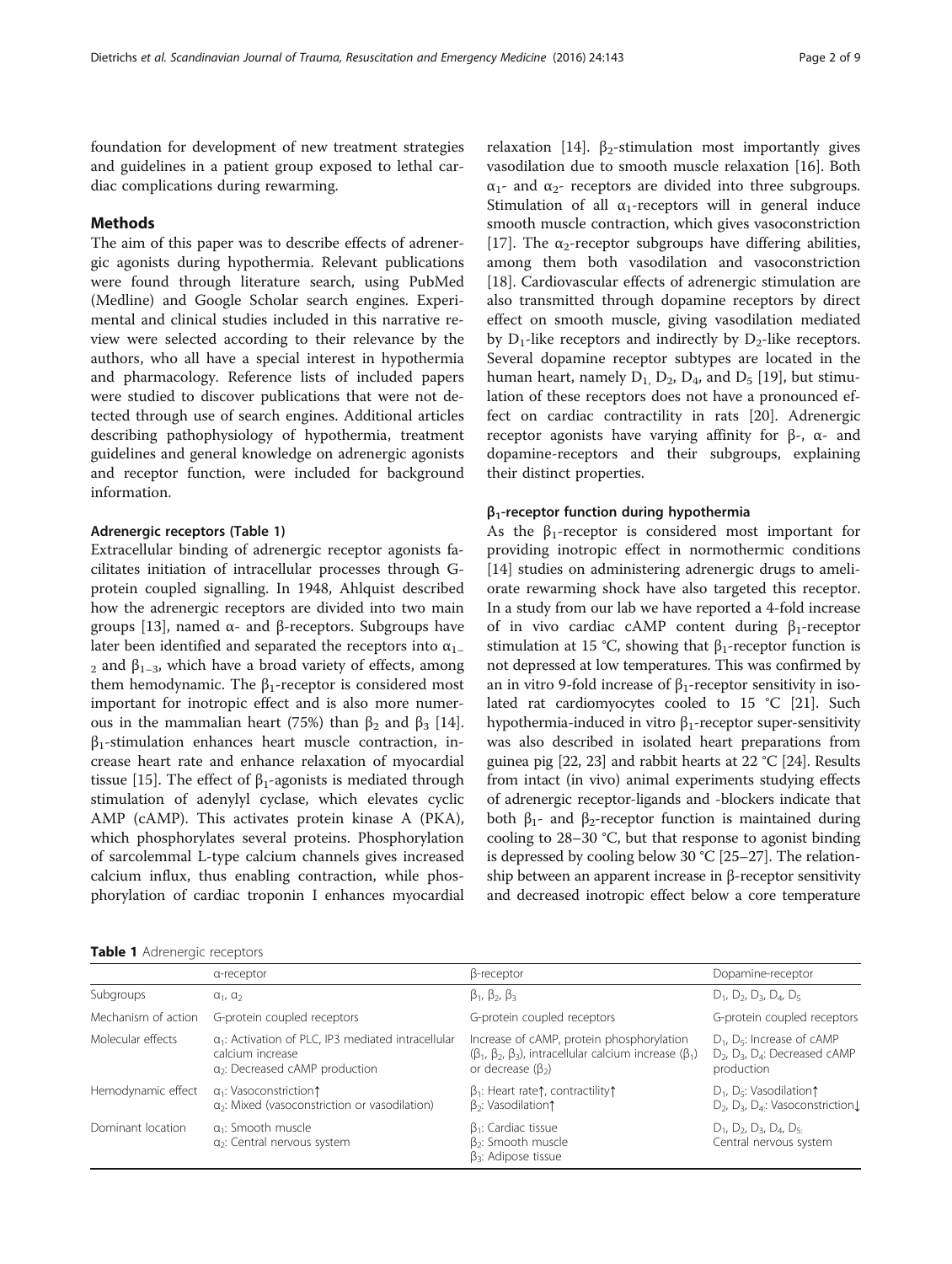of 30 °C is uncertain. Mann [\[28\]](#page-7-0) found excessive cAMP levels, seen during  $β_1$ -receptor stimulation in hypothermic rats [\[21](#page-7-0)], to be cardiotoxic, through initiating unphysiological increase of cytosolic calcium levels, mediated by increased phosphorylation of L-type calcium channels [[28](#page-7-0)]. Hypothermia-induced calcium overload is also known to take place in response to prolonged hypothermia in rats per se [\[29](#page-7-0), [30](#page-7-0)] and an additional increased calcium load in response to a pharmacologic stimulation might explain lacking effect of  $\beta_1$ -agonists during hypothermia. Another observed effect of temperature reduction in rats is reduced myocardial calcium sensitivity due to hypothermia-induced elevation of PKA-mediated phosphorylation of Ser 23/24 at cardiac troponin I [\[31\]](#page-7-0). Increased levels of cAMP will increase such PKA-mediated Ser 23/24 phosphorylation and give a negative inotropic effect. Such phosphorylation will also enhance cardiac relaxation [[32](#page-7-0)], which is normalized during rewarming from hypothermia as diastolic function is restored [\[33](#page-7-0)]. Thus, favorable or harmful effects of  $\beta_1$ -agonists administration in hypothermic subjects appears associated to inotropic rather than lusitropic properties, as hypothermia-induced cardiac dysfunction is an isolated impairment of systolic function [\[1\]](#page-6-0).

The aforementioned studies do however show differences in species and experimental conditions and use several  $\beta_1$ -receptor agonists with varying properties, including α-receptor agonism that promotes vasoconstriction. A resulting increase of systemic vascular resistance (SVR) cause a pronounced negative effect on cardiac function in rats during hypothermia [\[21](#page-7-0), [27](#page-7-0), [34, 35](#page-7-0)]. For assessment of clinical properties of these drugs, it is therefore necessary to evaluate their individual pharmacologic effects when used during hypothermia.

## Adrenergic receptor agonists (Table [2](#page-3-0), Fig. [1](#page-4-0)) **Adrenaline**

Adrenaline will enhance cardiac contraction and heart rate and either decrease (low-dose) or increase (highdose) SVR in normothermic conditions [[36\]](#page-7-0), conducted by loss of β-adrenergic selectivity at low doses with increasing α-stimulation at higher doses.

Adrenaline during hypothermia Pharmacodynamic effects of adrenaline do not seem to be independent of temperature changes. Rubinstein found that doses inducing vasodilation in normothermic dogs would give increased SVR during hypothermia and stated that the inotropic effect of adrenaline is reduced at 25 °C [\[37\]](#page-7-0). A similar study on rats conducted in our lab, showed that a high dose of adrenaline (1.25 μg/min) increased stroke volume (SV) and CO in normothermic animals. When an equal dose was administered during rewarming from 15 °C however, SV and CO were unaffected. In contrast, a low dose (0.125 μg/min) adrenaline, which induced vasodilation during normothermic conditions, failed to reduce SVR or mean arterial pressure (MAP) during rewarming, but led to an elevated CO [\[34\]](#page-7-0). The positive effect of low-dose adrenaline during hypothermia has also been reported from experiments using dogs [\[38](#page-7-0)]. We found the same dose–response relationship during cooling, where 0.125 μg/min but not 1.25 μg/min adrenaline gave positive cardiac effects during cooling to 28 °C. After rewarming, only rats that had received saline during cooling showed pre-hypothermic hemodynamic responses to adrenaline [\[27\]](#page-7-0). An additional study on rats from our lab showed that 1 μg/min of adrenaline given during cooling caused a maintained depression of cardiac function during rewarming [[35](#page-7-0)]. These results indicate that hypothermia has a severe impact on cardiac inotropic effects mediated by the  $β_1$ -receptor pathway, as  $\beta_1$ -adrenergic stimulation during hypothermia also has a negative impact on inotropic effect of  $\beta_1$ -agonists after rewarming. The same phenomenon is also observed in a feline model of hypothermia and rewarming [\[39](#page-7-0), [40\]](#page-7-0). From a combined in vitro and in vivo study in our lab, we showed that this hypothermiainduced reduction of inotropic effect via  $β_1$ -receptor stimulation is seen in the presence of in vivo and in vitro β<sub>1</sub>-receptor super-sensitivity. Both increased β<sub>1</sub>receptor binding and elevated cAMP levels were seen during administration of  $\beta_1$ -receptor ligands in hypothermic conditions, as compared to normothermia. This study indicates that the detrimental effects of adrenaline during hypothermia is a consequence of adrenaline-induced increase in SVR via peripheral vascular α-receptor stimulation [\[21](#page-7-0)]. Failure of low doses of adrenaline to reduce MAP during hypothermia [[34](#page-7-0)], further implies the presence of increased  $\alpha$ -receptor agonism, or reduced effect of  $\beta_2$ -receptor agonism in hypothermia.

Altogether, the present hypothermia-induced alteration of pharmacodynamic effects and an expected narrowed therapeutic window of adrenaline, advocate against the use of this drug during hypothermia. This assumptions gain support by data from in vitro experiments. In isolated rat hearts, both SV and CO were depressed by adrenaline at 28 °C [[41\]](#page-7-0), while at 12 °C positive inotropic effects were absent [[42](#page-7-0)]. Interestingly, Schiffmann et al. demonstrated that in normothermic rat hearts, the presence of additionally added calcium would potentiate the inotropic effects of adrenaline. In the hypothermic heart however, increased calcium concentrations [[41\]](#page-7-0) mediated a depressive effect of adrenaline on SV and CO. Thus, the negative effects of adrenaline at low temperatures could be a consequence of hypothermia-induced calcium overload, reported in vitro [[43\]](#page-7-0), as well as in vivo [\[29](#page-7-0), [30](#page-7-0)].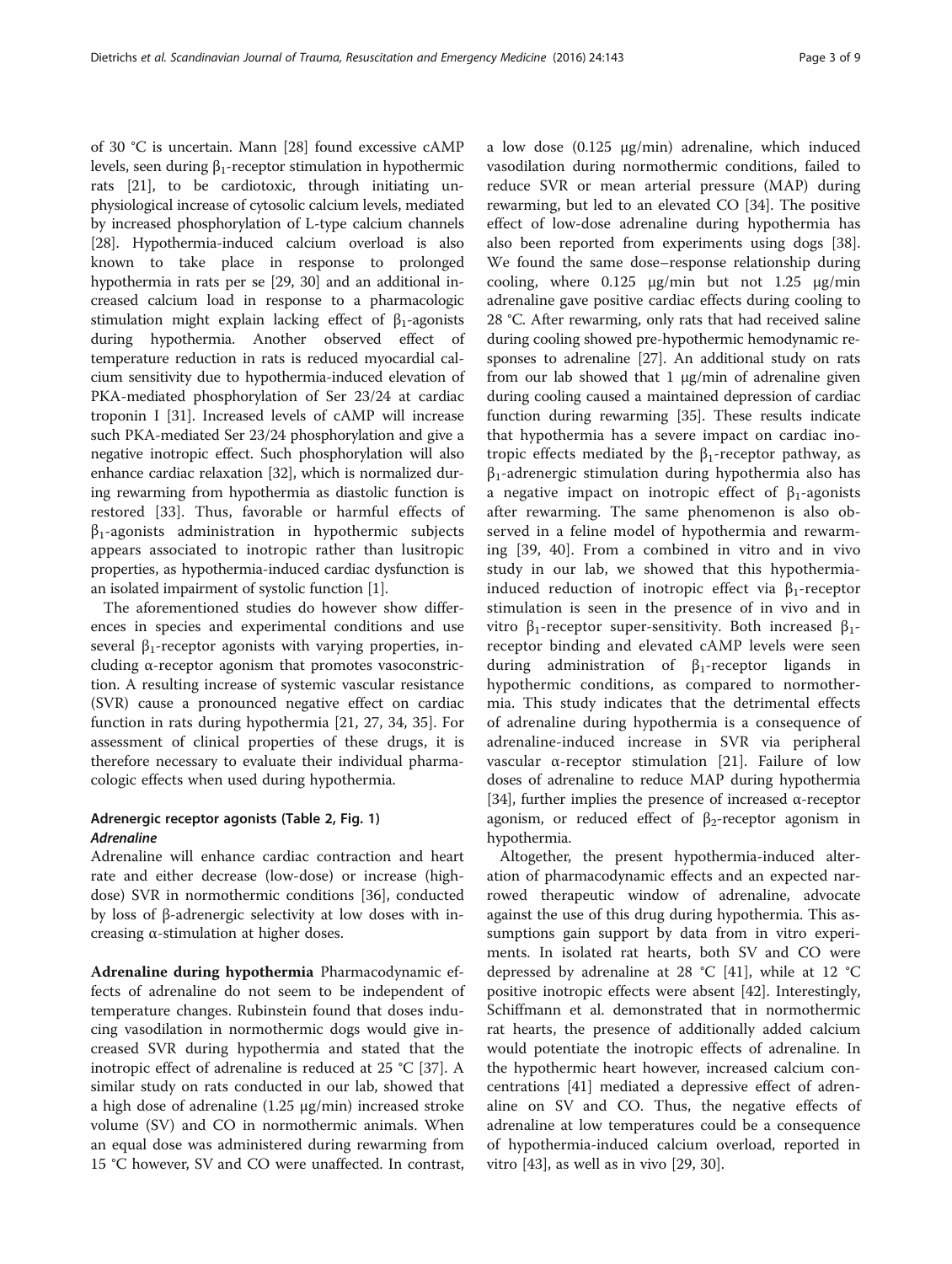# <span id="page-3-0"></span>Table 2  $\beta_1$ -receptor agonists

|                              | Adrenaline                                                                                                                                      | Noradrenaline                                               | Isoprenaline                                                                                                                                                | Dobutamine                                                                                                                                  | Dopamine                                                                                |
|------------------------------|-------------------------------------------------------------------------------------------------------------------------------------------------|-------------------------------------------------------------|-------------------------------------------------------------------------------------------------------------------------------------------------------------|---------------------------------------------------------------------------------------------------------------------------------------------|-----------------------------------------------------------------------------------------|
| Species                      | Rat, dog                                                                                                                                        | Cat, dog,                                                   | Rat, dog, rabbit, guinea pig                                                                                                                                | Dog, pig, rabbit, guinea pig                                                                                                                | Dog, pig                                                                                |
| Dosage (in vivo)             | $0.4 \mu q/kg/min - 4.2 \mu q/kg/min$                                                                                                           | $0.2 \mu q/kg/min - 5.0 \mu q/kg/min$                       | 5.7 ng/kg/min - 1 µg/kg (bolus)                                                                                                                             | $2.0 \mu q/kg/min - 30 \mu q/kg/min$                                                                                                        | $2.0 \mu q/kg/min - 30 \mu q/kg/min$                                                    |
| Administration               | i.v. (in vivo studies), Retrograd<br>coronary perfusion<br>(in vitro studies)                                                                   | i.v. (in vivo studies)                                      | i.v. (in vivo studies), Retrograd<br>coronary perfusion or in<br>preparation solution<br>(in vitro studies)                                                 | i.v. (in vivo studies), Retrograd<br>coronary perfusion or in<br>preparation solution<br>(in vitro studies)                                 | i.v. (in vivo studies)                                                                  |
| Target temperature           | 12 °C-28 °C                                                                                                                                     | 28 °C-30 °C                                                 | 20 °C-28 °C                                                                                                                                                 | 22 °C-31 °C                                                                                                                                 | 25 °C-30 °C                                                                             |
| Cardiac effect (hypothermia) | Elevated CO (low dose)<br>[27, 34, 38]. Depressed CO<br>(high dose) [21, 27, 34, 35, 37].<br>Negative inotropic effects<br>(in vitro) [41, 42]. | Increased contractile force<br>[26, 45]. Depressed CO [40]. | No effect on CO [50, 51].<br>Negative or depressed<br>inotropic effect (in vitro)<br>$[52, 53]$ .<br>Positive inotropic effects<br>(in vitro) [22, 24, 54]. | Elevated CO [38, 57]. Increased<br>contraction velocity (in vitro)<br>$[24]$ .<br>Reduced or depressed<br>inotropic effect (in vitro) [56]. | Elevated CO or positive<br>inotropic effects [57, 61, 63].<br>No effect on CO [62, 63]. |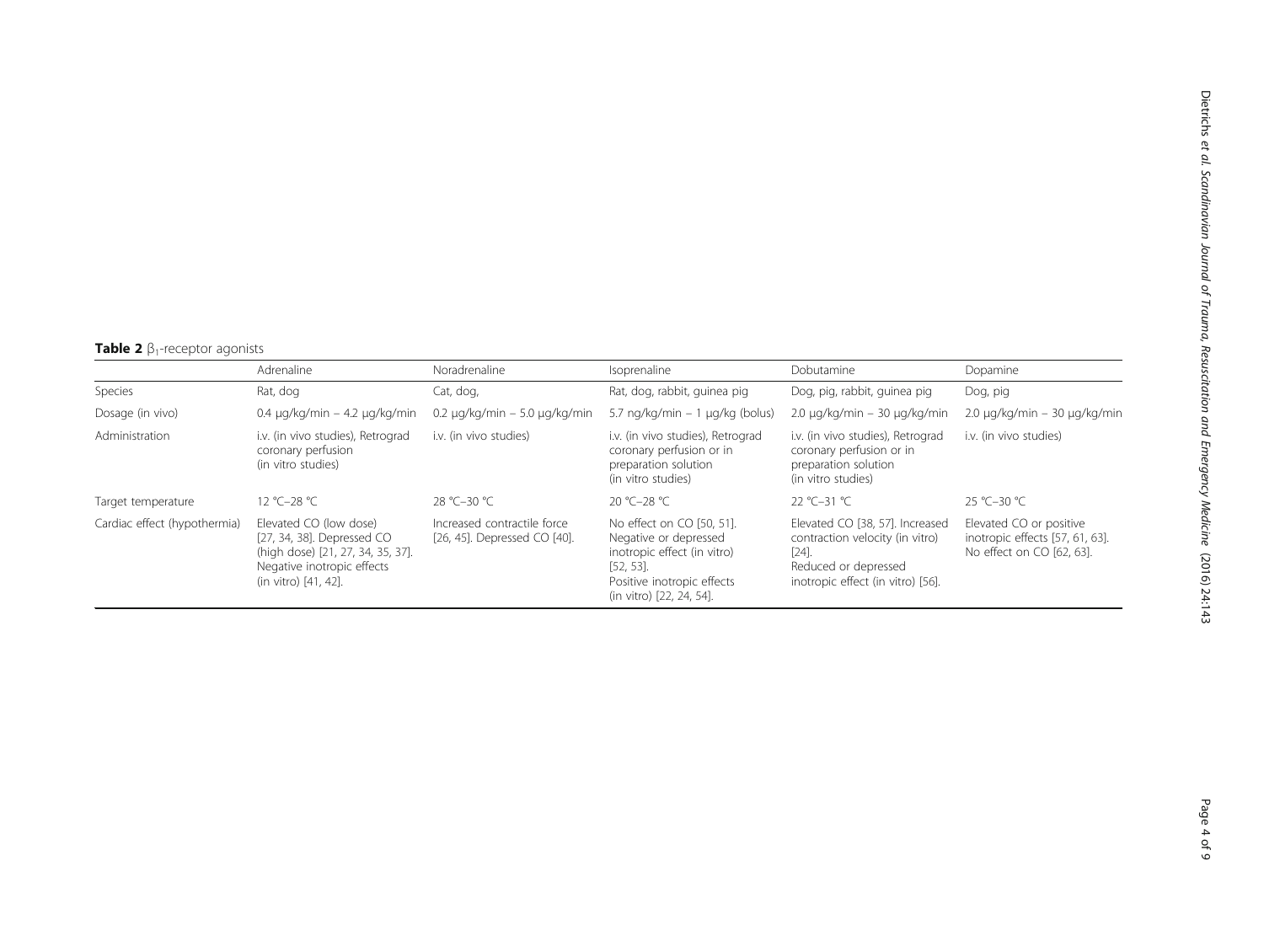<span id="page-4-0"></span>

## Noradrenaline

Noradrenaline has high affinity for α-receptors in concert with  $β₁$ -receptor affinity. Infusion of noradrenaline therefore leads both to vasoconstriction of arterioles and a positive inotropic effect [[44\]](#page-7-0).

Noradrenaline during hypothermia Cotten et al. demonstrated positive inotropic effect of noradrenaline in both normothermic controls and hypothermic (30 °C) dogs [[26](#page-7-0)]. They further described that although this effect was positive, the inotropic effect of noradrenaline was reduced by hypothermia [[45](#page-7-0)]. In cats subjected to moderate hypothermia and rewarming, noradrenaline had a negative effect on CO during hypothermia. The ability of noradrenaline to induce vasoconstriction did however appear intact during cooling, with consistent dose-related increase in MAP [\[40](#page-7-0)]. Intact α-receptor function is also apparent during noradrenaline infusion in humans cooled on cardiopulmonary bypass to 28– 32 °C. In these patients MAP increased significantly with noradrenaline [[46](#page-7-0)]. This can be explained by intact  $\alpha_1$ receptor function during a wide range of temperatures, as demonstrated in sheep arteries where vascular response to noradrenaline abolished first when cooling to 5 °C [\[47](#page-7-0)]. The sensitivity of α-receptors was even found to be increased in human skin artery preparations cooled to 24 °C [\[48\]](#page-7-0).

## Isoprenaline

Isoprenaline is a non-selective β-receptor agonist, lacking  $\alpha$ -agonist effect. On this background studies looking exclusively at β-receptor stimulation often use isoprenaline as a model drug. During normothermic conditions, isoprenaline will increase CO and decrease SVR through  $β<sub>1</sub>$ - and  $β<sub>2</sub>$ -receptor stimulation [[49\]](#page-7-0).

Isoprenaline during hypothermia Conflicting results exist of pharmacologic effects of isoprenaline at low temperatures, especially when comparing results obtained from in vitro interventional studies of cardiac tissue from different species. Lauri et al. studied in vivo hemodynamic effects of isoprenaline before, during and after severe hypothermia (25 °C) in dogs. Isoprenaline had no positive inotropic effect during hypothermia, but a significant decrease in SVR indicated at least partly in-tact β<sub>2</sub>-receptor response to stimulation [\[50\]](#page-7-0), also seen in man at 28–32 °C [\[46\]](#page-7-0). Inotropic effects of increasing isoprenaline doses have been investigated in our intact rat model [\[51\]](#page-7-0) at normothermia and during cooling to 24 °C. We reported that the dose-related positive inotropic response (increase in SV and CO) to isoprenaline at 37 °C were lost during cooling to 24 °C except for the highest dose (20 ng/min). This alteration in response to β-receptor stimulation also remained after rewarming as only the highest dose of isoprenaline managed to elevate SV above baseline [[51](#page-7-0)]. In vitro studies have shown depressed  $β_1$ -mediated inotropic effect of isoprenaline in rat left atrial preparations at 28 and 20 °C, compared to at 35 °C [\[52](#page-7-0)]. This finding finds support in another study reporting reduced inotropic response to both isoprenaline and adrenaline in hypothermic rabbit atria at 23 °C [[53\]](#page-7-0). In contrast, in isolated guinea pig hearts cooled to 27 °C isoprenaline still increased the contractility parameter LV dp/dt<sub>max</sub>, this was accompanied by a similar increase in heart rate, also mediated by  $\beta_1$ -receptor stimulation [\[54\]](#page-7-0). Further, an experiment on isolated atria from guinea pig showed increased inotropic effects of isoprenaline at 25 °C [[22](#page-7-0)]. Sustained ability of adrenaline and isoprenaline to increase contraction amplitude and rate has also been reported when cooling rabbit hearts to 22 °C [\[24](#page-7-0)].

## Dobutamine

Dobutamine predominantly binds to  $\beta_1$ -receptors and has a weak effect on  $β_2$ - and α-receptors. Thus, administering dobutamine in normothermic conditions elevates CO [\[55\]](#page-7-0).

Dobutamine during hypothermia The inotropic effects of dobutamine shows temperature dependency when tested in in vitro guinea pig trabecula. Rieg et al. [[56](#page-8-0)] therefore concluded that elevating cAMP through  $β_1$ -receptor stimulation for providing inotropic support in hypothermic hearts is not an optimal strategy. In isolated rabbit hearts however, dobutamine infusion increased contraction velocity at 22 °C [\[24](#page-7-0)]. Increased cardiac output was also observed in response to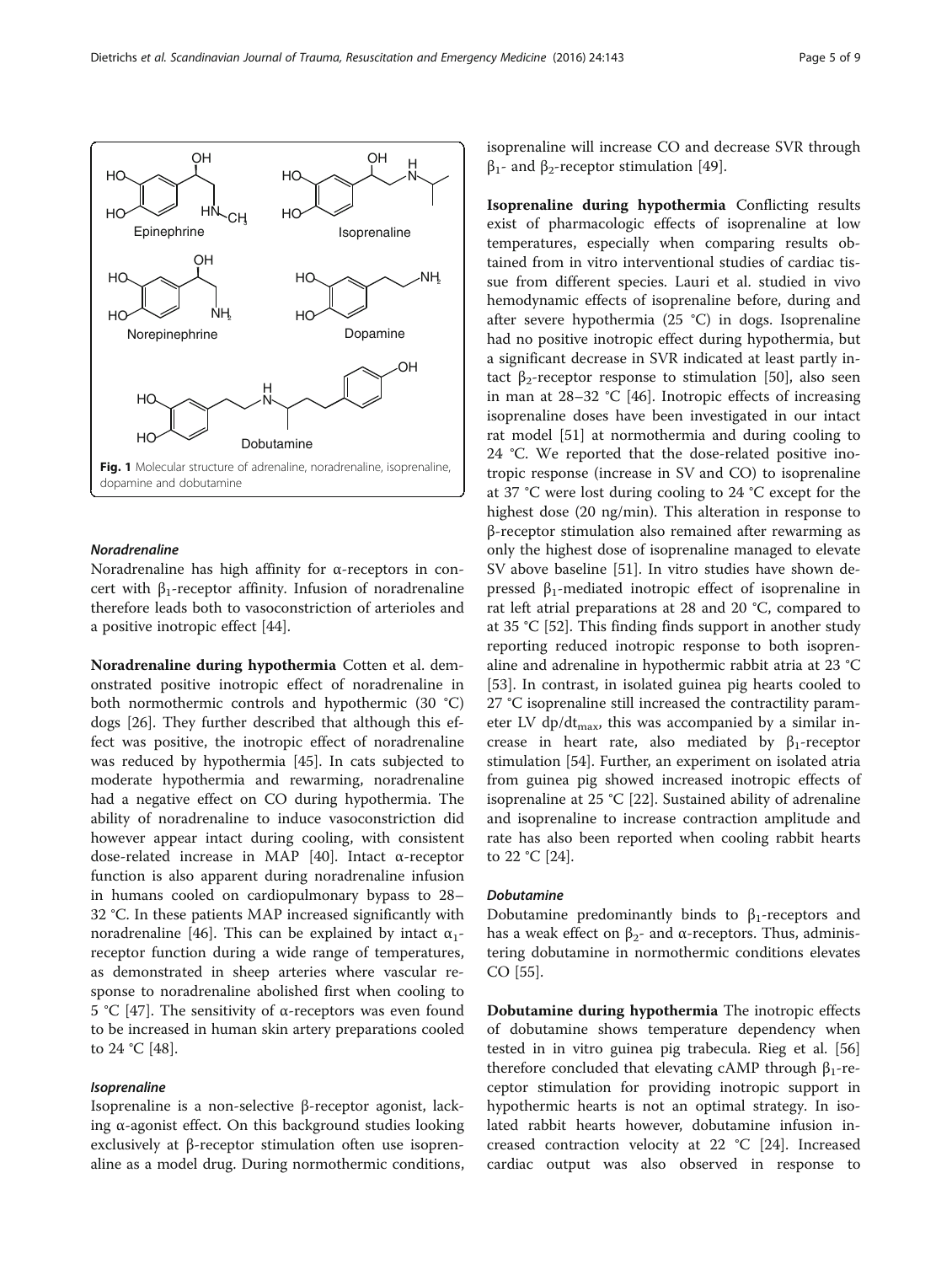dobutamine infusion during hypothermia (30 °C) in pigs [[57\]](#page-8-0). Administering dobutamine in an intact dog model during reperfusion following 60 min global ischemia at 28 °C also showed promising cardiac effects, with increased SV during rewarming using cardio-pulmonary bypass [[38](#page-7-0)].

### Dopamine

Like adrenaline, noradrenaline, isoprenaline and dobutamine, dopamine is a catecholamine, giving dosedependent stimulation of α- and β-receptors and giving a dose-dependent positive inotropic effect in normothermia [\[58](#page-8-0)]. Different from selective adrenergic agonists, dopamine also exerts its inotropic and vasoactive effects through stimulation of dopamine receptors [[59\]](#page-8-0).

Dopamine during hypothermia The use of dopamine as a vasopressor is recommended in the Up To Date accidental hypothermia guidelines [\[60](#page-8-0)]. This is supported by a better cardiovascular recovery in dopamine-treated dogs, after core cooling to 25 °C and subsequent rewarming [\[61\]](#page-8-0). Likewise, positive inotropic effects of dopamine were found in pigs core cooled to 30 °C [\[57](#page-8-0)]. However, in pigs surface cooled to 32 °C [[62\]](#page-8-0) and 25 °C [[63\]](#page-8-0) dopamine did not elevate CO. In the latter study, which was conducted in our lab [\[63](#page-8-0)], dopamine infusion at 25 °C gave a four-fold increase in plasma concentration compared to normothermia. In difference from other β-adrenergic drugs, cardiovascular responses of dopamine were restored during rewarming to 30 °C [\[63](#page-8-0)]. It is therefore apparent from different animal models that dopamine supports cardiac function during rewarming, but it is uncertain whether these positive effects are present during hypothermia below 30 °C. Based on these findings, dopamine is the preferred drug for giving cardiac support during rewarming in the Northern-Norwegian guidelines for accidental hypothermia [\[64](#page-8-0)].

## Conclusion

#### Pharmacodynamics

A lack of human studies evaluating cardiovascular effects of adrenergic drugs during hypothermia exists [\[65](#page-8-0)]. In the meantime such information can be collected from preclinical experimental studies. This information provide important insight on the effects of pharmacologic interventions already applied in the hypothermic patient. It is apparent that inotropic response to β-adrenergic stimulation seems to be depressed during severe hypothermia. This response is also depressed after rewarming in animals that have received such drugs during hypothermia [\[51](#page-7-0)]. In hypothermic animals, adrenaline increases SVR [\[21](#page-7-0)]. Studies on dobutamine administration indicates a positive effect, but these studies are carried out at temperatures around 30 °C [\[38,](#page-7-0) [57](#page-8-0)].

Advice of the current guidelines, not to use adrenergic drugs like adrenaline below 30 °C is supported by these preclinical observations, but recommendations for inotropic support in severe accidental hypothermic (>30 °C) patients are needed. Dopamine does not seem to have the same detrimental effects on cardiovascular function in severe accidental hypothermia as adrenaline, even in high plasma concentrations [\[63\]](#page-8-0), but lack effect before patients are rewarmed to higher temperatures.

### Pharmacokinetics

Knowledge about pharmacokinetic effects of adrenergic drugs during hypothermia is limited. However, all pharmacokinetic processes are temperature-dependent; including absorption, distribution and elimination (metabolism and excretion). In general, lowered temperatures slow all these processes down. The time to reach distribution equilibrium will be lengthened and metabolism in the liver and active excretion in the kidneys reduced. Thus half-life  $(T_{1/2})$  of active substances is increased at low temperatures [\[66\]](#page-8-0). In humans, it is known that the cytochrome P450 enzyme system is affected by hypothermia. Tortorici [[67\]](#page-8-0) found that this resulted in a 7–22% reduced clearance per degree below 37 °C of opiates, barbiturates, benzodiazepines and neuromuscular blockers. Hypothermia does also induce changes in pharmacokinetics of adrenergic drugs. Reduced catechol-O-methyl transferase activity has therefore been suggested to explain a hypothermia-induced hypersensitivity to β-adrenoceptor agonists [[24\]](#page-7-0). Increased  $T_{1/2}$  of adrenaline might therefore have contributed to elevated stimulation of β-adrenoceptors in a recent study reporting increased cAMP levels during 5 min adrenaline administration in hypothermia [[21](#page-7-0)], as the normothermic  $T_{1/2}$  of adrenaline is 2 min [\[68](#page-8-0)]. Reduced enzymatic breakdown of cAMP through reduced phosphodiesterase 3 activity, or reduced extracellular release of cAMP as observed in cold fibroblasts [\[69](#page-8-0)], might also have boosted adrenaline-mediated cAMP increase in hypothermic hearts [\[21](#page-7-0)]. Hypothermia-induced increase in  $T_{1/2}$  is apparent for other catecholamines. At 25 °C in anesthetised pigs, we found that dopamine infusion yielded plasma concentrations 4 times higher than during normothermia. The half-life of dopamine was doubled at this temperature and returned to normothermic values first at 35 °C during rewarming [\[63](#page-8-0)]. The high concentrations of dopamine were however not associated with any negative hemodynamic effects.

Apart from temperature–dependent pharmacologic changes in ligand-receptor kinetics, changes in temperature also exert significant alterations in other determinants of cardiac function, which may limit the expected pharmacologic effects achieved at normothermia. During cooling, studies on isolated papillary muscle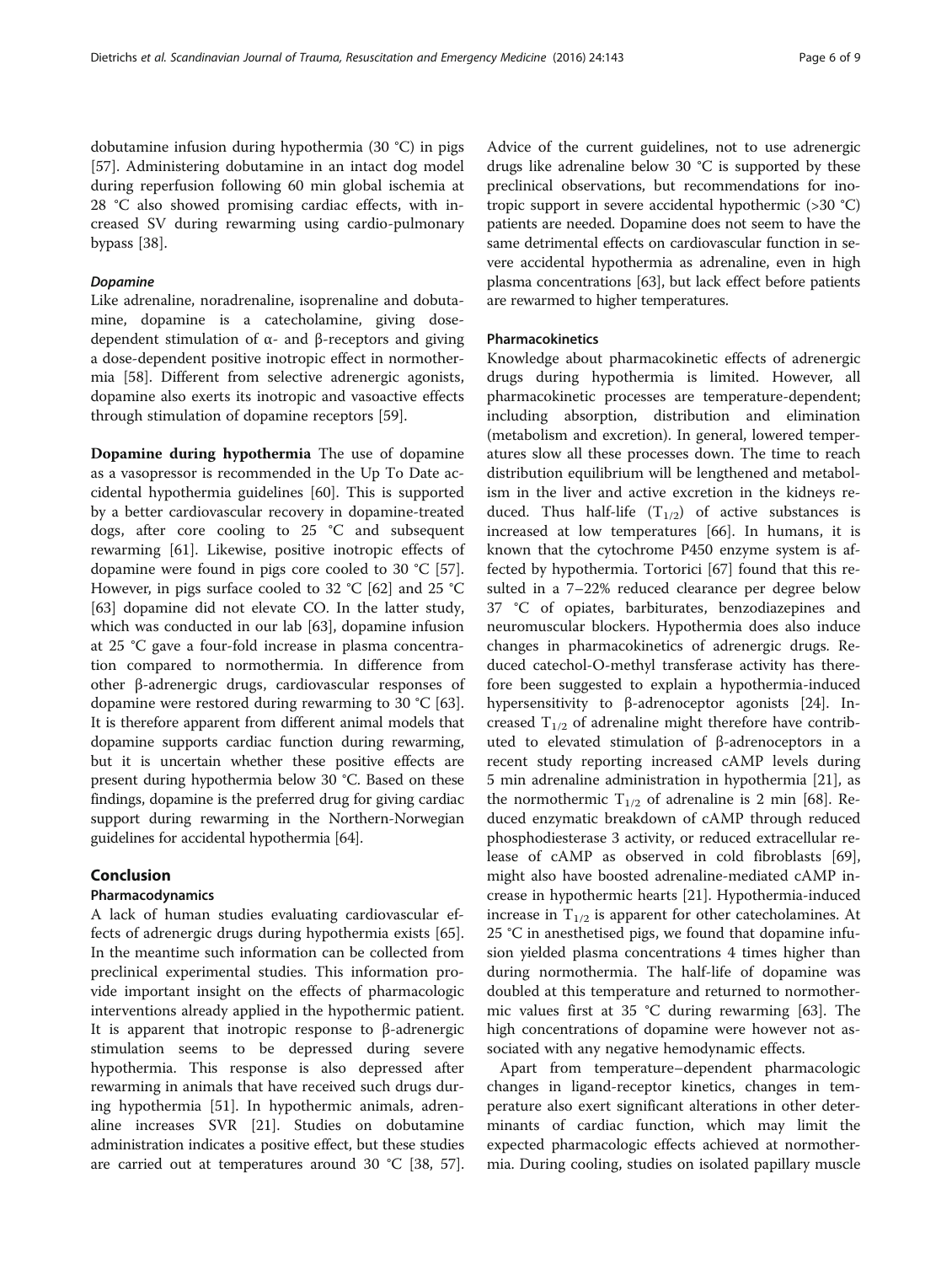<span id="page-6-0"></span>show a positive inotropic effect of hypothermia per se [[70\]](#page-8-0). In the intact pig however, cooling induce a reduction of cardiac contractile function and SV [[33\]](#page-7-0). Lewis and colleagues showed that the inotropic effect of increasing heart rate during normothermic conditions in man, is lost at a core temperature of 33 °C [[71\]](#page-8-0), independent of pharmacologic interventions. Consequently, hypothermia-induced changes in physiology, not related to ligand-receptor kinetics, could also be involved in altered pharmacodynamics of β-adrenoceptor agonists during hypothermic conditions. Important determinants of blood flow, like blood viscosity, are affected already at moderate hypothermia [\[72](#page-8-0)]. Thus, lack of ability of the cold blood to increase flow may be part of the challenging task to provide positive inotropic, pharmacologic support during hypothermia. The apparent depressed function of  $β_1$ -receptor agonists to provide inotropic effect in vivo below 30 °C, might therefore be multifactorial. Updated guidelines on treatment of hypothermic patients depend on further studies exploring physiological effects of hypothermia and rewarming, as well as broader knowledge on the hypothermia-induced changes on pharmacodynamic and pharmacokinetic effects of drugs applied in clinical practice.

## Clinical implications

Findings in the reviewed literature indicate that negative or lacking effects of adrenergic drugs during hypothermia appears to be of multifactorial origin. Our findings from a majority of pre-clinical studies therefore advocate that drugs providing adrenergic receptor agonism should be used carefully during hypothermia and rewarming. Such information is highly relevant in the clinical setting. Reports show that pharmacological interventions are being used to provide cardiovascular support in a large proportion of patients during rewarming from accidental hypothermia [7, [8\]](#page-7-0). Hypothermia is also used as a therapeutic measure. Comatose survivors of cardiac arrest are often cooled to temperatures between 32–36 °C for cerebral protection [\[73\]](#page-8-0). More than 50% of this patient group are in need of inotropic support to facilitate adequate circulation [[74](#page-8-0)]. Cooling and rewarming of patients down to, and occasionally below 20 °C is also used for cerebral protection during procedures like aortic arch surgery [[73](#page-8-0)]. Providing optimal pharmacological, cardiovascular support in hypothermic patients therefore seems essential, both in therapeutic hypothermia, and when aiming to improve a high mortality rate associated with accidental hypothermia [2]. In pigs, dopamine appear a safe way to provide inotropic support, but lack effect at lower temperatures. Further, experimental studies have explored effects of inotropic pathways like PDE3 inhibition and calcium sensitizing, drugs that avoid the G-protein coupled adrenergic receptors. These experiments show promising

results [[75](#page-8-0)–[79\]](#page-8-0) on cardiovascular function, both during cooling and rewarming. However, information from such pre-clinical studies should be interpreted with care, when translated to a clinical, human setting. Aiming to provide better treatment, we call for further studies on physiology, therapeutic interventions and careful evaluation of inotropic drugs, used in hypothermic patients.

#### Abbreviations

cAMP: Cyclic AMP; CO: Cardiac output; MAP: Mean arterial pressure; PKA: Protein kinase A; SV: Stroke volume; SVR: Systemic vascular resistance;  $T_{1/2}$ : Half-life

#### Acknowledgements

Not applicable.

# Funding

The authors' salaries were funded by their respective affiliations.

### Availability of data and materials

Not applicable. All data and material are available in the referenced articles.

#### Authors' contributions

Wrote, or contributed to write the manuscript: ESD, GS and TT. All authors have read and approved the final version of the manuscript.

#### Competing interests

The authors declare that they have no competing interests.

#### Consent for publication

Not applicable.

#### Ethics approval and consent to participate

Not applicable.

#### Author details

<sup>1</sup> Anesthesia and Critical Care Research Group, Department of Clinical Medicine, UiT, The Arctic University of Norway, 9037 Tromsø, Norway. <sup>2</sup> Department of Research and Education, Norwegian Air Ambulance Foundation, 1441 Drøbak, Norway. <sup>3</sup> Experimental and Clinical Pharmacology, Department of medical biology, UiT, The Arctic University of Norway, 9037 Tromsø, Norway. <sup>4</sup> Division of Surgical Medicine and Intensive Care, University Hospital of North Norway, 9038 Tromsø, Norway.

#### Received: 6 October 2016 Accepted: 29 November 2016 Published online: 05 December 2016

#### References

- 1. Tveita T. Rewarming from hypothermia. Newer aspects on the pathophysiology of rewarming shock. Int J Circumpolar Health. 2000;59:260–6.
- 2. van der Ploeg G-J, Goslings JC, Walpoth BH, Bierens JJLM. Accidental hypothermia: rewarming treatments, complications and outcomes from one university medical centre. Resuscitation. 2010;81:1550–5.
- 3. Maclean D, Maclean E-SD, Emslie-Smith. Accidental hypothermia. 1977.
- 4. Furnival CM, Linden RJ, Snow HM. Inotropic changes in the left ventricle: the effect of changes in heart rate, aortic pressure and end-diastolic pressure. J Physiol. 1970;211:359–87.
- 5. Vanden Hoek TL, Morrison LJ, Shuster M, Donnino M, Sinz E, Lavonas EJ, et al. Part 12: cardiac arrest in special situations: 2010 American Heart Association Guidelines for cardiopulmonary resuscitation and emergency cardiovascular care. Circulation. 2010;122:S829–61.
- 6. Truhlář A, Deakin CD, Soar J, Khalifa GEA, Alfonzo A, Bierens JJLM, et al. European resuscitation council guidelines for resuscitation 2015: section 4. Cardiac arrest in special circumstances. Resuscitation. 2015;95:148–201.
- 7. Kornberger E, Schwarz B, Lindner KH, Mair P. Forced air surface rewarming in patients with severe accidental hypothermia. Resuscitation. 1999;41:105–11.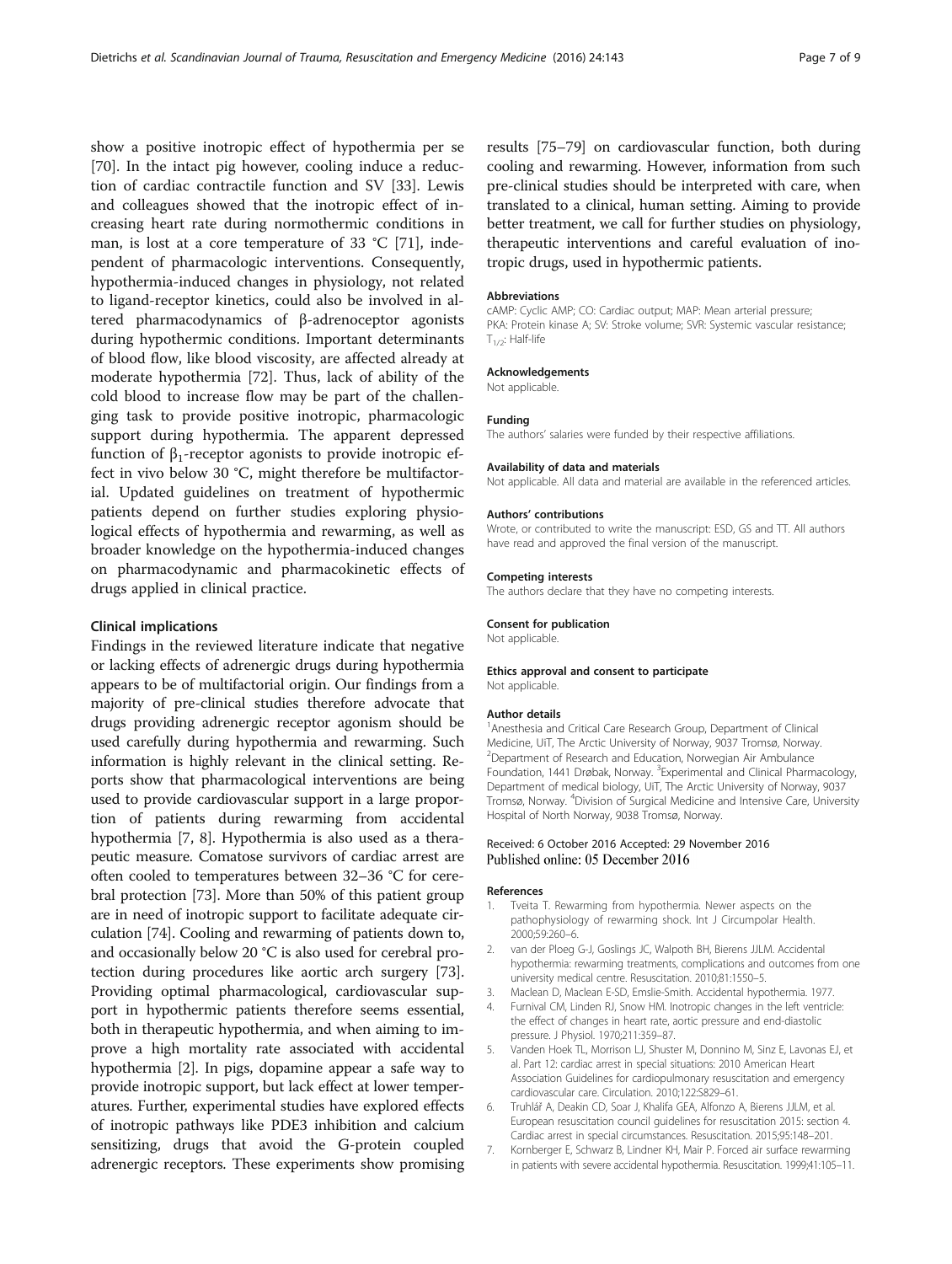- <span id="page-7-0"></span>8. Vassal T, Benoit-Gonin B, Carrat F, Guidet B, Maury E, Offenstadt G. Severe accidental hypothermia treated in an ICU: prognosis and outcome. Chest. 2001;120:1998–2003.
- 9. Abraham WT, Adams KF, Fonarow GC, Costanzo MR, Berkowitz RL, LeJemtel TH, et al. In-hospital mortality in patients with acute decompensated heart failure requiring intravenous vasoactive medications: an analysis from the Acute Decompensated Heart Failure National Registry (ADHERE). J Am Coll Cardiol. 2005;46:57–64.
- 10. Saraswatula A, Cornwell L, Latifi S. Inconsistencies in the guidelines: use of adrenaline in paediatric cardiac arrest with hypothermia. Resuscitation. 2008;77:142–3.
- 11. Gilbert M, Busund R, Skagseth A, Nilsen PA, Solbø JP. Resuscitation from accidental hypothermia of 13.7 degrees C with circulatory arrest. Lancet. 2000;355:375–6.
- 12. Kosinski S, Darocha T, Jarosz A, Migiel L, Zelias A, Marcinkowski W, et al. The longest persisting ventricular fibrillation with an excellent outcome – 6 h 45 min cardiac arrest. Resuscitation. 2016.
- Ahlquist RP. A study of the adrenotropic receptors. Am J Physiol. 1948;153:586–600.
- 14. Bers DM. Excitation-Contraction Coupling and Cardiac Contractile Force. Dordrecht: Springer; 2001. [https://books.google.no/books?id=0p8AqZP7D5UC](https://books.google.no/books?id=0p8AqZP7D5UC&pg=PA203&dq=Excitation-Contraction+Coupling+and+Cardiac+Contractile+Force+publisher+location&hl=no&sa=X&ved=0ahUKEwjp9tid5tPQAhUoYZoKHZKPB5gQ6AEIJDAB#v=onepage&q=Excitation-Contraction%20Coupling%20and%20Cardiac%20Contractile%20Force%20publisher%<?A3B2 ek?>20location&f=false) [&pg=PA203&dq=Excitation-Contraction+Coupling+and+Cardiac+Contractile](https://books.google.no/books?id=0p8AqZP7D5UC&pg=PA203&dq=Excitation-Contraction+Coupling+and+Cardiac+Contractile+Force+publisher+location&hl=no&sa=X&ved=0ahUKEwjp9tid5tPQAhUoYZoKHZKPB5gQ6AEIJDAB#v=onepage&q=Excitation-Contraction%20Coupling%20and%20Cardiac%20Contractile%20Force%20publisher%<?A3B2 ek?>20location&f=false) [+Force+publisher+location&hl=no&sa=X&ved=0ahUKEwjp9tid5tPQA](https://books.google.no/books?id=0p8AqZP7D5UC&pg=PA203&dq=Excitation-Contraction+Coupling+and+Cardiac+Contractile+Force+publisher+location&hl=no&sa=X&ved=0ahUKEwjp9tid5tPQAhUoYZoKHZKPB5gQ6AEIJDAB#v=onepage&q=Excitation-Contraction%20Coupling%20and%20Cardiac%20Contractile%20Force%20publisher%<?A3B2 ek?>20location&f=false) [hUoYZoKHZKPB5gQ6AEIJDAB#v=onepage&q=Excitation-Contraction%](https://books.google.no/books?id=0p8AqZP7D5UC&pg=PA203&dq=Excitation-Contraction+Coupling+and+Cardiac+Contractile+Force+publisher+location&hl=no&sa=X&ved=0ahUKEwjp9tid5tPQAhUoYZoKHZKPB5gQ6AEIJDAB#v=onepage&q=Excitation-Contraction%20Coupling%20and%20Cardiac%20Contractile%20Force%20publisher%<?A3B2 ek?>20location&f=false) [20Coupling%20and%20Cardiac%20Contractile%20Force%20publisher%](https://books.google.no/books?id=0p8AqZP7D5UC&pg=PA203&dq=Excitation-Contraction+Coupling+and+Cardiac+Contractile+Force+publisher+location&hl=no&sa=X&ved=0ahUKEwjp9tid5tPQAhUoYZoKHZKPB5gQ6AEIJDAB#v=onepage&q=Excitation-Contraction%20Coupling%20and%20Cardiac%20Contractile%20Force%20publisher%<?A3B2 ek?>20location&f=false) [20location&f=false](https://books.google.no/books?id=0p8AqZP7D5UC&pg=PA203&dq=Excitation-Contraction+Coupling+and+Cardiac+Contractile+Force+publisher+location&hl=no&sa=X&ved=0ahUKEwjp9tid5tPQAhUoYZoKHZKPB5gQ6AEIJDAB#v=onepage&q=Excitation-Contraction%20Coupling%20and%20Cardiac%20Contractile%20Force%20publisher%<?A3B2 ek?>20location&f=false).
- 15. Rohrer DK, Desai KH, Jasper JR, Stevens ME, Regula DP, Barsh GS, et al. Targeted disruption of the mouse beta1-adrenergic receptor gene: developmental and cardiovascular effects. Proc Natl Acad Sci U S A. 1996;93:7375–80.
- 16. Chruscinski AJ, Rohrer DK, Schauble E, Desai KH, Bernstein D, Kobilka BK. Targeted disruption of the beta2 adrenergic receptor gene. J Biol Chem. 1999;274:16694–700.
- 17. Woodman OL, Vatner SF. Coronary vasoconstriction mediated by alpha 1 and alpha 2-adrenoceptors in conscious dogs. Am J Physiol. 1987;253:H388–93.
- 18. Kable JW, Murrin LC, Bylund DB. In vivo gene modification elucidates subtype-specific functions of alpha(2)-adrenergic receptors. J Pharmacol Exp Ther. 2000;293:1–7.
- 19. Cavallotti C, Mancone M, Bruzzone P, Sabbatini M, Mignini F. Dopamine receptor subtypes in the native human heart. Heart Vessels. 2010;25:432–7.
- 20. Polakowski JS, Segreti JA, Cox BF, Hsieh GC, Kolasa T, Moreland RB, et al. Effects of selective dopamine receptor subtype agonists on cardiac contractility and regional haemodynamics in rats. Clin Exp Pharmacol Physiol. 2004;31:837–41.
- 21. Dietrichs ES, Schanche T, Kondratiev T, Gaustad SE, Sager G, Tveita T. Negative inotropic effects of epinephrine in the presence of increased β-adrenoceptor sensitivity during hypothermia in a rat model. Cryobiology. 2015;70:9–16.
- 22. Chess-Williams RG, Broadley KJ, Duncan C. A fundamental temperaturedependent difference between beta-adrenoceptor agonists and antagonists. Life Sci. 1984;35:1091–9.
- 23. Williams RG, Broadley KJ. Responses mediated via beta 1, but not beta 2-adrenoceptors, exhibit hypothermia-induced supersensitivity. Life Sci. 1982;31:2977–83.
- 24. Riishede L, Nielsen-Kudsk F. Myocardial effects of adrenaline, isoprenaline and dobutamine at hypothermic conditions. Pharmacol Toxicol. 1990;66:354–60.
- 25. Melnikov AL, Løkebø JE, Helgesen KG, Lathrop DA. Influence of hypothermia on the cardiac effects of propranolol observed in isolated rat atria. Gen Pharmacol. 1997;28:55–9.
- 26. Cotten MV, Logan ME, Moore JI. Relationships among cardiac inotropic responses to norepinephrine and cardiac and blood concentrations of H3 norepinephrine during hypothermia. J Pharmacol Exp Ther. 1967;155:231–41.
- 27. Tveita T, Sieck GC. The physiologic responses to epinephrine during cooling and after rewarming in vivo. Crit Care. 2011;15:R225.
- 28. Mann DL, Kent RL, Parsons B, Cooper G. Adrenergic effects on the biology of the adult mammalian cardiocyte. Circulation. 1992;85:790–804.
- 29. Kondratiev TV, Wold RM, Aasum E, Tveita T. Myocardial mechanical dysfunction and calcium overload following rewarming from experimental hypothermia in vivo. Cryobiology. 2008;56:15–21.
- 30. Wold RM, Kondratiev T, Tveita T. Myocardial calcium overload during graded hypothermia and after rewarming in an in vivo rat model. Acta Physiol. 2013;207:460–9.
- 31. Han YS, Tveita T, Prakash YS, Sieck GC. Mechanisms underlying hypothermia-induced cardiac contractile dysfunction. Am J Physiol Heart Circ Physiol. 2010;298:H890–7.
- 32. Li L, Desantiago J, Chu G, Kranias EG, Bers DM. Phosphorylation of phospholamban and troponin I in beta-adrenergic-induced acceleration of cardiac relaxation. Am J Physiol Heart Circ Physiol. 2000;278:H769–79.
- 33. Filseth OM, How O-J, Kondratiev T, Gamst TM, Tveita T. Post-hypothermic cardiac left ventricular systolic dysfunction after rewarming in an intact pig model. Crit Care. 2010;14:R211.
- 34. Kondratiev TV, Myhre ESP, Simonsen Ø, Nymark T-B, Tveita T. Cardiovascular effects of epinephrine during rewarming from hypothermia in an intact animal model. J Appl Physiol. 2006;100:457–64.
- 35. Kondratiev TV, Tveita T. Effects of sympathetic stimulation during cooling on hypothermic as well as posthypothermic hemodynamic function. Can J Physiol Pharmacol. 2006;84:985–91.
- 36. Rang HP, Dale MM, Flower RJ, Ritter JM, Henderson G. Rang & Dale's pharmacology. 7th ed. 2011.
- 37. Rubinstein EH. Vascular responses to adrenaline, noradrenaline and angiotensin in hypothermic dogs. Acta Physiol Lat Am. 1961;11:30–7.
- 38. Sunamori M, Ozeki M, Okamura T, Amano J, Suzuki A. Effects of catecholamines on myocardial viability in early reperfusion following hypothermic global ischemia in dogs–comparison between epinephrine and dobutamine. Jpn J Surg. 1985;15:463–70.
- 39. Weiss SJ, Muniz A, Ernst AA, Lippton HL, Nick TG. The effect of prior hypothermia on the physiological response to norepinephrine. Resuscitation. 2000;45:201–7.
- 40. Weiss SJ, Muniz A, Ernst AA, Lippton HL. The physiological response to norepinephrine during hypothermia and rewarming. Resuscitation. 1998;39:189–95.
- 41. Schiffmann H, Gleiss J, von Hirscheydt A, Schröder T, Kahles H, Hellige G. Effects of epinephrine on the myocardial performance and haemodynamics of the isolated rat heart during moderate hypothermia–importance of calcium homeostasis. Resuscitation. 2001;50:309–17.
- 42. Nayler WG, Wright JE, Howells J. Effect of Epinephrine on the Mechanical and Phosphorylase Activity of Normo-and Hypothermic Hearts. Circ Res. 1963;13:199–206.
- 43. Aasum E. Stimulation of carbohydrate metabolism reduces hypothermiainduced calcium load in fatty acid-perfused rat hearts. J Mol Cell Cardiol. 1997;29:527–34.
- 44. Kirkendol PL, Woodbury RA. Hemodynamic effects of infused norepinephrine in dogs on cardiopulmonary bypass. J Pharmacol Exp Ther. 1972;181:369–76.
- 45. Moore JI, Cotten MV. Influence of norepinephrine and ouabain of cardiac muscle mechanics during hypothermia. J Pharmacol Exp Ther. 1967;155: 250–8.
- 46. Baraka A, Haroun S, Baroody M, Nawfal M, Sibai A. Action of adrenergic agonists on resistance ν capacitance vessels during cardiopulmonary bypass. J Cardiothorac Anesth. 1989;3:193–5.
- 47. Keatinge WR. Mechanism of adrenergic stimulation of mammalian arteries and its failure at low temperatures. J Physiol. 1964;174:184–205.
- 48. Gómez B, Borbujo J, García-Villalón AL, Nava-Hernández E, Valle J, García JL, et al. Alpha 1- and alpha 2-adrenergic response in human isolated skin arteries during cooling. Gen Pharmacol. 1991;22:341–6.
- 49. Beregovich J, Reicher-Reiss H, Grishman A. Haemodynamic effects of isoprenaline in acute myocardial infarction. Br Heart J. 1972;34:705.
- 50. Lauri T. Cardiovascular responses to beta-stimulation with isoproterenol in deep hypothermia. J Appl Physiol. 1996;81:573–7.
- 51. Han Y-S, Tveita T, Kondratiev TV, Prakash YS, Sieck GC. Changes in cardiovascular β-adrenoceptor responses during hypothermia. Cryobiology. 2008;57:246–50.
- 52. Melnikov AL, Løkebø JE, Lathrop DA, Helgesen KG. Alteration of the cardiac effects of isoproterenol and propranolol by hypothermia in isolated rat atrium. Gen Pharmacol. 1996;27:665–8.
- 53. Omar SA, Hammad D, Varma S. Reduced beta adrenergic responsiveness in isolated rabbit atria during hypothermia. Indian J Physiol Pharmacol. 1979; 23:199–203.
- 54. Nakae Y, Fujita S, Namiki A. Isoproterenol enhances myofilament Ca(2+) sensitivity during hypothermia in isolated guinea pig beating hearts. Anesth Analg. 2001;93:846–52.
- 55. Stoner JD, Bolen JL, Harrison DC. Comparison of dobutamine and dopamine in treatment of severe heart failure. Heart. 1977;39:536–9.